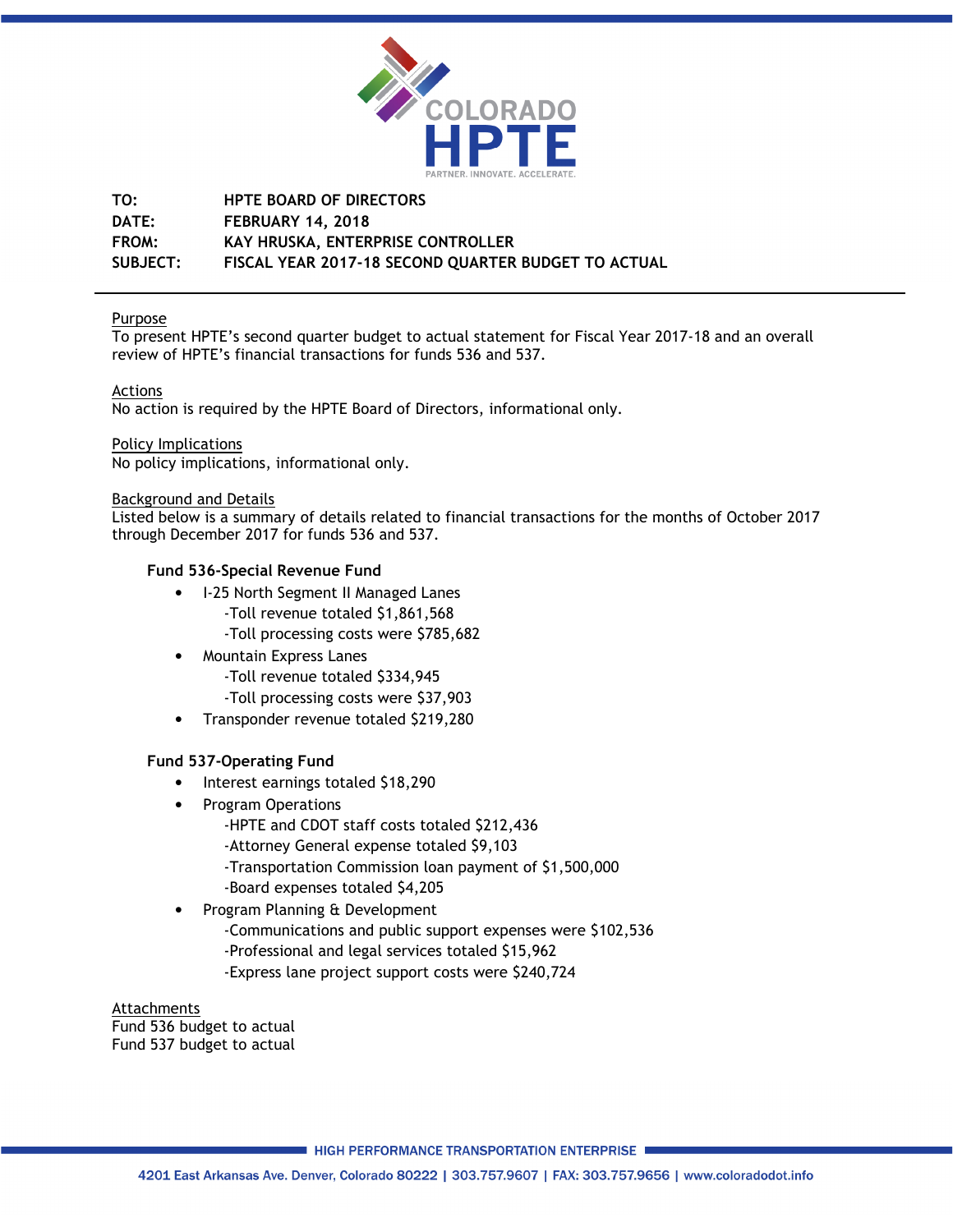| Fiscal Year 2017-18 Budget to Actual                                                 |                                                                                     |    |                                    |          |                                    |                         |                         |                  |                         |           |              |                      |    |                         |
|--------------------------------------------------------------------------------------|-------------------------------------------------------------------------------------|----|------------------------------------|----------|------------------------------------|-------------------------|-------------------------|------------------|-------------------------|-----------|--------------|----------------------|----|-------------------------|
| Statewide Transportation Enterprise Special Revenue Fund (C.R.S. 43-4-806(3)(a)) 536 |                                                                                     |    |                                    |          |                                    |                         |                         |                  |                         |           |              |                      |    |                         |
| Line                                                                                 | <b>Detail by Corridor</b>                                                           |    | <b>Budgeted</b><br><b>Revenues</b> |          | <b>Budgeted</b><br><b>Expenses</b> | Current<br>Encumbrances | <b>Actual Quarter 1</b> |                  | <b>Actual Quarter 2</b> |           | Year-to-Date |                      |    | <b>Remaining Budget</b> |
| $\mathbf{1}$                                                                         | U.S. 36 Managed Lanes (Cost Center T8620-536) Revenue                               |    |                                    |          |                                    |                         |                         |                  |                         |           |              |                      |    |                         |
|                                                                                      | Fiscal Year 2017-18 Revenues                                                        |    |                                    |          |                                    |                         |                         |                  |                         |           |              |                      |    |                         |
| 3<br>4                                                                               | Express Lanes Advertising Reimbursement From Plenary<br>Interest Earnings           |    | 70,000<br>175,000                  |          |                                    |                         |                         | 70,000<br>76,795 |                         | 115,825   |              | 70,000<br>192,620.23 |    | (17,620)                |
| 5                                                                                    | Annual Concession Management Fee                                                    |    | 400,000                            |          |                                    |                         |                         | 417,275          |                         |           |              | 417,275.00           |    | (17, 275)               |
| 6                                                                                    | Total FY 2017-18 U.S. 36 Available Revenue                                          | S  | 645,000                            |          |                                    |                         |                         | 564,070          |                         | 115,825   |              | 679,895              | \$ | (34, 895)               |
| $\overline{7}$                                                                       | Additional Budget from FY 2016-17 Roll Forward                                      |    | 3,637,247                          |          |                                    |                         |                         |                  |                         |           |              |                      |    |                         |
| 8<br>9                                                                               | Total Current Available FY 2017-18 Operating Budget<br>Fiscal Year 2017-18 Expenses |    | 4,282,247                          |          |                                    |                         |                         |                  |                         |           |              |                      |    |                         |
| 10                                                                                   | CDOT Staff Consulting                                                               |    |                                    |          | 15,000                             |                         |                         | 2,452            |                         | 6,498.77  |              | 8,951                |    | 6,049                   |
| $11\,$                                                                               | Project Oversight                                                                   |    |                                    |          | 400,000                            | 390,243                 |                         | 34,085           |                         | 60,028    |              | 484,355.94           |    | (84, 356)               |
| 12                                                                                   | <b>Toll Processing Oversight</b>                                                    |    |                                    |          | 200,000                            |                         |                         |                  |                         |           |              |                      |    | 200,000                 |
| 13                                                                                   | Annual Audit                                                                        |    |                                    |          | 5,100                              |                         |                         |                  |                         | 167       |              | 167                  |    | 4,933                   |
| 14<br>15                                                                             | Attorney General Fees<br>Miscellaneous Corridor Studies                             |    |                                    |          | 10,000<br>100,000                  | 13,337                  |                         | 117<br>21        |                         | 218       |              | 335<br>13,358        |    | 9,665<br>86,642         |
| 16                                                                                   | Total U.S. 36 FY2017-18 Expenses                                                    |    |                                    |          | 730,100                            | 403,580                 |                         | 36,675           |                         | 66,912    |              | 507,166              |    | 222,934                 |
| 17                                                                                   | <b>U.S. 36 Remaining Balance</b>                                                    | \$ | 3,552,147                          |          |                                    |                         |                         |                  |                         |           |              |                      |    |                         |
| 18                                                                                   |                                                                                     |    |                                    |          |                                    |                         |                         |                  |                         |           |              |                      |    |                         |
| 19                                                                                   | -25 North Managed Lanes (Cost Center T8630-536) Revenue                             |    |                                    |          |                                    |                         |                         |                  |                         |           |              |                      |    |                         |
| 20<br>21                                                                             | Fiscal Year 2017-18 Revenues<br>Toll Revenue                                        | Ś  | 10,896,066                         |          |                                    |                         |                         | 1,800,897        |                         | 1,861,568 |              | 3,662,465            |    | 7,233,601               |
| 22                                                                                   | Transponder Revenue                                                                 |    | 450,000                            |          |                                    |                         |                         | 141,303          |                         | 219,280   |              | 360,583              |    | 89,417                  |
| 23                                                                                   | <b>Interest Earnings</b>                                                            |    | 1,500                              |          |                                    |                         |                         | 371              |                         | 1,586     |              | 1,956                |    | (456)                   |
| 24                                                                                   | I-25 North Loan Funds for Debt Service Payment                                      |    | 470,237                            |          |                                    |                         |                         | 470,237          |                         |           |              | 470,237              |    |                         |
| 25                                                                                   | Total I-25 North Managed Lanes FY2017-18 Revenue<br>Fiscal Year 2017-18 Expenses    | \$ | 11,817,803                         |          |                                    |                         | \$                      | 2,412,808        |                         | 2,082,434 |              | 4,495,242            | S  | 7,322,561               |
| 26<br>27                                                                             | I-25 North Segment III Loan Payment                                                 |    |                                    |          | 470,237                            |                         | ŝ                       | (253, 205)       |                         | 470,237   |              | 217,032              |    | 253,205                 |
| 28                                                                                   | <b>CDOT Staff Consulting</b>                                                        |    |                                    |          | 15,000                             |                         |                         | 907              |                         | 1,170     |              | 2,077                |    | 12,923                  |
| 29                                                                                   | Attorney General Fees                                                               |    |                                    |          | 10,000                             |                         |                         |                  |                         |           |              |                      |    | 10,000                  |
| 30                                                                                   | General Reimbursable Expenses and Toll Processing Costs                             |    |                                    |          | 2,330,284                          |                         |                         | 340,818          |                         | 785,682   |              | 1,126,500            |    | 1,203,784               |
| 31                                                                                   | Corridor Operations & Maintenance                                                   |    |                                    |          | 500,000                            |                         |                         | 457              |                         | 38,453    |              | 38,910               |    | 461,090<br>1,000        |
| 32<br>33                                                                             | Note Registrar<br>Total I-25 North Managed Lanes FY2017-18 Expenses                 |    |                                    | S        | 1,000<br>3,326,521                 | S                       | \$                      | 88,977           |                         | 1,295,542 | \$           | 1,384,519            |    | 1,942,002               |
| 34                                                                                   | I-25 North Remaining Balance                                                        | S  | 8,491,282                          |          |                                    |                         |                         |                  |                         |           |              |                      |    |                         |
| 35                                                                                   |                                                                                     |    |                                    |          |                                    |                         |                         |                  |                         |           |              |                      |    |                         |
| 36                                                                                   | I-70 West Mountain Express Lanes (MEXL) (Cost Center T8640-536)                     |    |                                    |          |                                    |                         |                         |                  |                         |           |              |                      |    |                         |
| 37<br>38                                                                             | Fiscal Year 2017-18 Revenues<br>Toll Revenue                                        | Ś  | 1,938,285                          |          |                                    |                         |                         | 562,331          |                         | 334,945   |              | 897,276              |    | 1,041,009               |
| 39                                                                                   | Interest Earnings                                                                   |    | 1,000                              |          |                                    |                         |                         | 106              |                         | 374       |              | 480                  |    | 520                     |
| 40                                                                                   | MEXL Loan Funds for Debt Service Payment                                            |    | 697,500                            |          |                                    |                         |                         | 697,500          |                         |           |              | 697,500              |    |                         |
| 41                                                                                   | FY2016-17 Rollforward                                                               |    | 463,555                            |          |                                    |                         |                         |                  |                         |           |              |                      |    | 463,555                 |
| 42                                                                                   | Total MEXL FY2017-18 Revenue                                                        |    | 3,100,340                          |          |                                    |                         | S                       | 1,259,937        |                         | 335,319   |              | 1,595,256            |    | 1,505,084               |
| 43<br>44                                                                             | Fiscal Year 2017-18 Expenses<br>MEXL Loan Payment                                   |    |                                    |          | 697,500                            |                         |                         | (375, 577)       |                         | 697,500   |              | 321,923              |    | 375,577                 |
| 45                                                                                   | <b>CDOT Staff Consulting</b>                                                        |    |                                    |          | 15,000                             |                         |                         | 4,148            |                         | 523       |              | 4,671                |    | 10,329                  |
| 46                                                                                   | Attorney General Fees                                                               |    |                                    |          | 10,000                             |                         |                         |                  |                         |           |              |                      |    | 10,000                  |
| 47                                                                                   | General Reimbursable Expenses and Toll Processing Costs                             |    |                                    |          | 172,264                            |                         |                         | 52,090           |                         | 37,903    |              | 89,993               |    | 82,271                  |
| 48                                                                                   | Corridor Operations & Maintenance                                                   |    |                                    |          | 383,625                            |                         |                         | (14, 629)        |                         | 77,946    |              | 63,317               |    | 320,308                 |
| 49<br>50                                                                             | Note Registrar<br>Total MEXL FY2017-18 Expenses                                     |    |                                    | \$       | 1,000<br>1,279,389                 | S                       | \$                      | (333,968)        | S                       | 813,872   | \$           | 479,904              | \$ | 1,000<br>799,485        |
| 51                                                                                   | <b>MEXL Remaining Balance</b>                                                       | \$ | 1,820,951                          |          |                                    |                         |                         |                  |                         |           |              |                      |    |                         |
| 52                                                                                   |                                                                                     |    |                                    |          |                                    |                         |                         |                  |                         |           |              |                      |    |                         |
| 53                                                                                   | C-470 Express Lanes (Cost Center T8650-536)                                         |    |                                    |          |                                    |                         |                         |                  |                         |           |              |                      |    |                         |
| 54<br>55                                                                             | Fiscal Year 2017-18 Revenues<br>C-470 Bond Proceeds for Debt Service                |    | 8,500,000                          |          |                                    |                         |                         | 8,500,000        |                         |           |              | 8,500,000            |    |                         |
| 56                                                                                   | Total C-470 FY2017-18 Revenue                                                       |    | 8,500,000                          |          |                                    | \$                      |                         |                  |                         |           | \$           | 8,500,000            |    |                         |
| 57                                                                                   | Fiscal Year 2017-18 Expenses                                                        |    |                                    |          |                                    |                         |                         |                  |                         |           |              |                      |    |                         |
| 58                                                                                   | <b>Bond Debt Service</b>                                                            |    |                                    |          | 8,500,000                          |                         |                         | (382, 016)       |                         | 4,404,419 | s            | 4,022,403            | \$ | 4,477,597               |
| 59                                                                                   | Bond Cost of Issuance                                                               |    |                                    |          |                                    |                         |                         | (2, 277, 497)    |                         | 2,277,497 |              |                      |    |                         |
| 60<br>61                                                                             | Total C-470 FY2017-18 Expenses<br>C-470 Remaining Balance                           |    |                                    | \$       | 8,500,000                          |                         |                         |                  | \$                      | 2,277,497 | \$           | 4,022,403            |    | 4,477,597               |
|                                                                                      |                                                                                     |    |                                    |          |                                    |                         |                         |                  |                         |           |              |                      |    |                         |
|                                                                                      | <b>Total Fund 536 Revenues</b>                                                      |    |                                    | \$       | 27,700,390                         |                         |                         |                  |                         |           |              |                      |    |                         |
|                                                                                      | <b>Total Fund 536 Expenses</b><br><b>Remaining Unbudget Funds</b>                   |    |                                    | \$<br>\$ | 13,836,010<br>13,864,380           |                         |                         |                  |                         |           |              |                      |    |                         |
|                                                                                      |                                                                                     |    |                                    |          |                                    |                         |                         |                  |                         |           |              |                      |    |                         |
|                                                                                      | <b>MEXL Loan Balance</b>                                                            |    |                                    | \$       | 1,605,452                          |                         |                         |                  |                         |           |              |                      |    |                         |
|                                                                                      | <b>Segment III Loan Balance</b>                                                     |    |                                    | S        | 19,271,799                         |                         |                         |                  |                         |           |              |                      |    |                         |
|                                                                                      | C-470 Bond Proceeds Balance                                                         |    |                                    | \$       | 99,560,168                         |                         |                         |                  |                         |           |              |                      |    |                         |
|                                                                                      | Cash Balance As of December 31, 2017                                                |    |                                    | S        | 48,664,537                         |                         |                         |                  |                         |           |              |                      |    |                         |